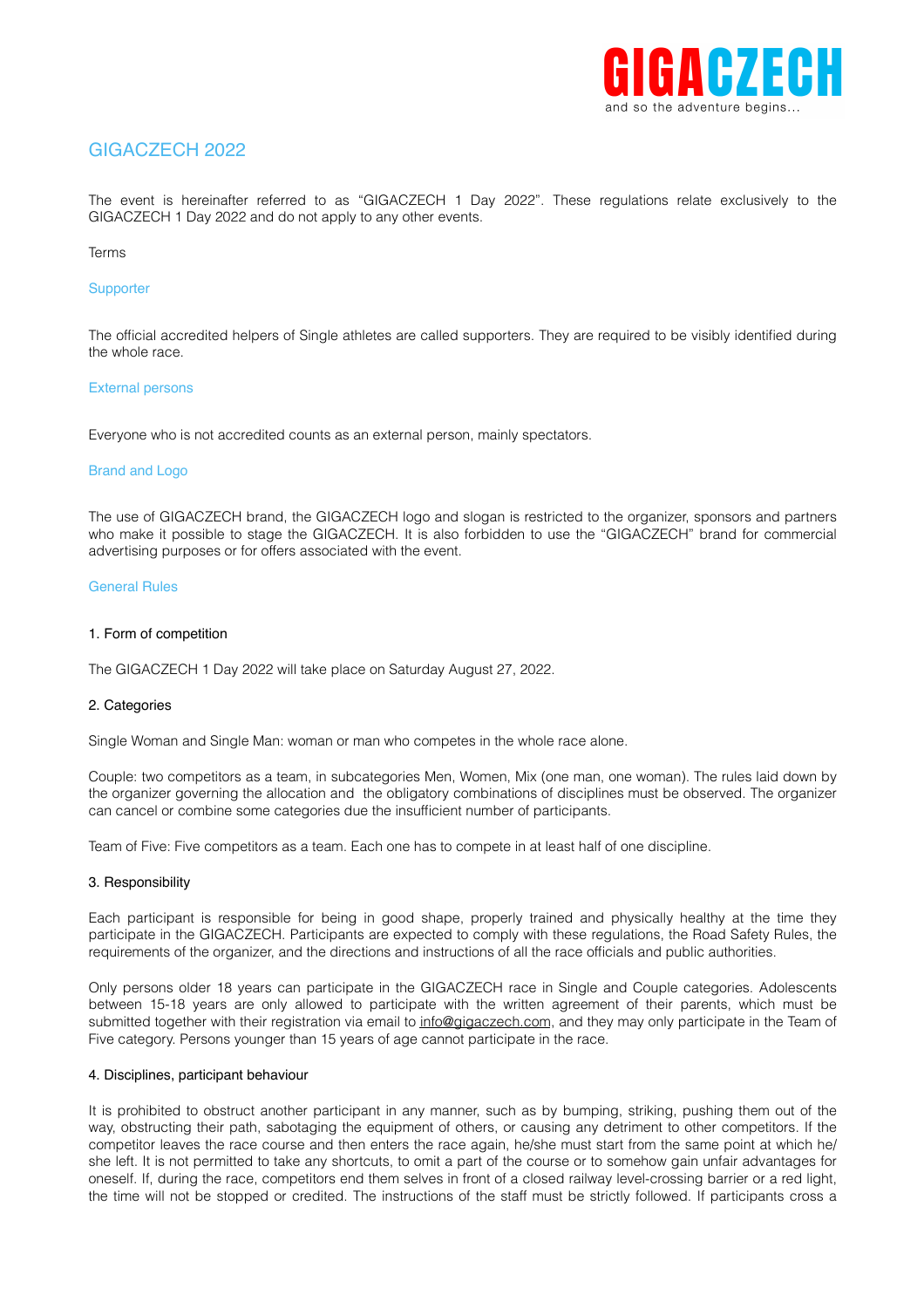closed level crossing barrier or a red light, they will immediately be disqualified. Participants will also be disqualified if they cross any security markings; it makes no difference whether this happens in a straight section or in a curve.

## 5. Registration / Application / Entry fees

Application

The application can only be made through online registration system provided by the organizer.

2022

Entry fees

Entry fees, early bird offers and possible discounts as well as payment details are available online at www.gigaczech.com bellow the "Athlete Info" -> "Sing Up" section.

## Confirmation of the registration

Application is only valid and the participant is signed up for the race only after the payment has been received by the organizer. Once payment has been received, the event organizer will send an email to confirm the application for registration and issue an authorization to record the names of the supporters and/or team members on the registration portal. The Team Captain can then invite the team members to join the team, allocate the disciplines and amend the team information.

#### Cancellation policy / cancellation insurance

Entry fees cannot be reclaimed after June 19, 2022. Until then you are entitled to 50 % refund. From June 20, 2022, there is no refund possible. Even if GIGACZECH has to be interrupted, shortened or cancelled, participants are not entitled to any reimbursement after June 19, 2022. Participants are recommended to take out cancellation cost insurance so that the entry fee can be claimed back in the event of emergency or illness.

## 6. Check-In

The check-in will take place on Friday afternoon August 26, 2022 and Saturday in the morning, August 27, 2022.

#### 7. Supporter

The Single's entry fee includes one supporter per competitor. The Supporter has to be checked-in and accredited together with the participant. No further supporters can be accredited. No supporters will be accredited for the Couples and the Team of Five. A nontransferable and sealed wristband counts as accreditation for athletes and a supporter accreditation for supporters. Supporters must also comply with the regulations, and they also have to follow the directions and instructions of all the race officials and public authorities. If supporters violate the rules, the athlete they are supporting will be penalized.

# 8. Supporter / Help from external people

It is not permitted for competitors to be accompanied during the race by a pace maker, supporter or external person with either a car, motorcycle or bicycle, or on foot or otherwise. During the race, competitors are not permitted to accept food, beverages and objects (such as clothing, shoes, etc.) from supporters or external people outside of the transition zone. In the event of a breakdown (road bike/ mountain bike, inline) the competitor can accept help from outside, but not from their own team members. Only athletes with a wristband who are next in line to compete and supporters with a supporter accreditation are permitted to enter the transition zone.

## 9. Medical service

There will be professional medical service and first aid provided by the organizer through out the whole GIGACZECH 1 Day 2022 race. Instructions issued by a race doctor or paramedic must be strictly followed. Race doctors or paramedics are authorized to take a participant out of a race if their health situation or safety is endangered. Competitors who receive first aid treatment can continue the race from the point at which they left it, if the doctor or paramedic allows this.

#### 10. Disclaimer of liability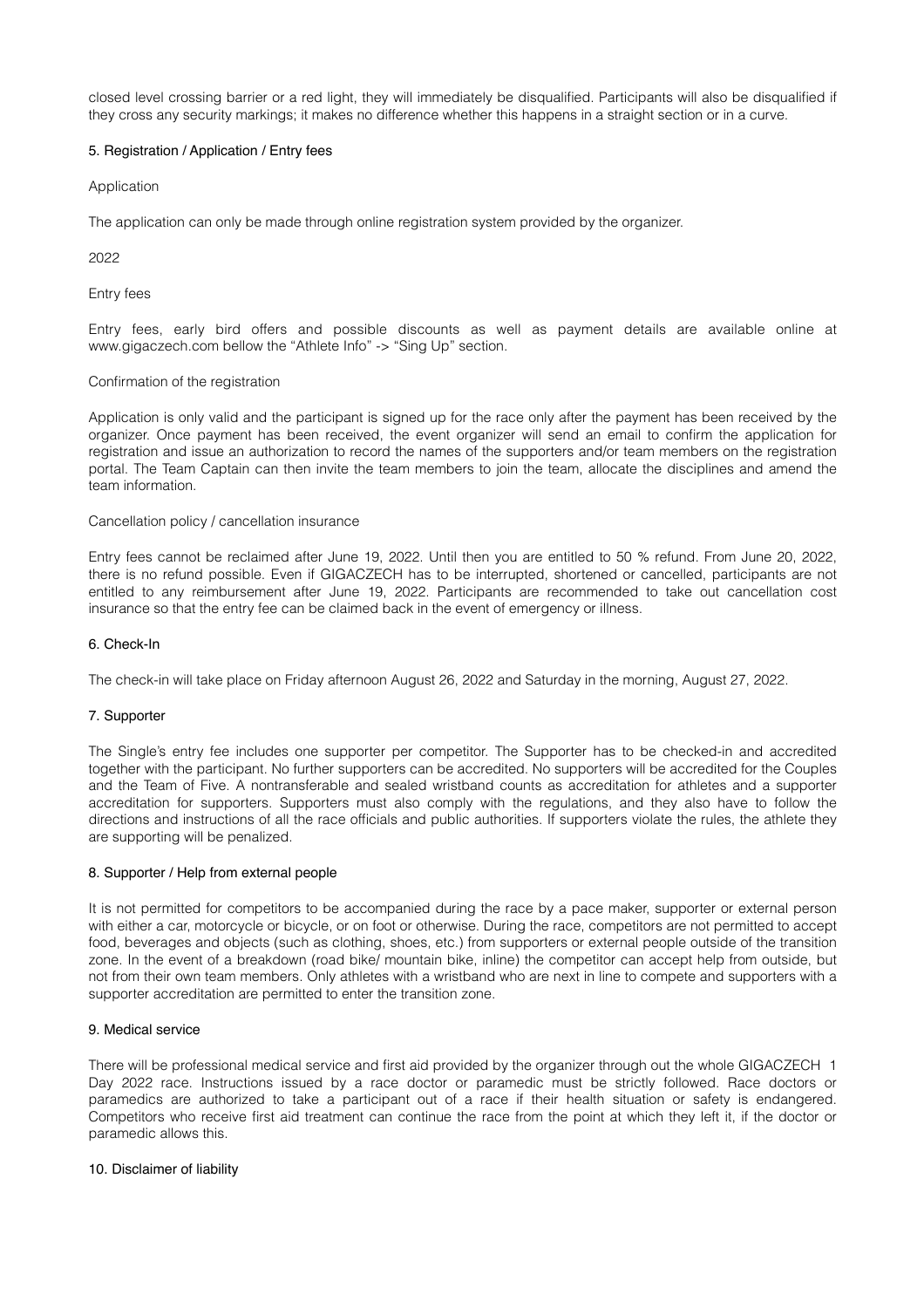Athletes participate under their own responsibility and at their own risk. The organizer declines any liability for personal injury or damage to property. No claim for liability can be made against the organizer. It is the responsibility of each participant to take out insurance against accidents, ill ness or theft, as well as a liability insurance.

Each participant has to accept and sign the athlete's declaration when they register for GIGACZECH 1 Day 2022; in so doing, they relieve the organizer and the organizer's ancillary from all liability claims, to the extent permitted by law.

## 11. Not ending a stage

Singles, one of a Couple or a member of a Team of Five who cannot finish a stage within the set time limit because of an injury or accident are allowed to continue the GIGACZECH 1 Day 2022 in the next stage. That team will not, however, be ranked in the overall ranking.

## 12. Time limit

The organizer issues the time schedule of the race. Each participant is responsible for showing up on time at the start and in the transition zones. Total time of the race in not being paused during the whole race.

## 13. Equipment

Each participant is responsible for his/her equipment and must make sure that it is in perfect condition and complies fully with the Road Security Rules. During the disciplines of road bike, mountain bike, inline skating and handbike the participants are obliged to wear a helmet all the time. The competitor is also committed to wearing the official starting number for the duration of the race. The starting number must be worn visibly at the specified points. The participants are similarly responsible for wearing sportswear appropriate to the weather conditions – particularly during cold weather, in high mountain sections, or if there is a risk of bad weather. Road cyclists and mountain bikers must make sure that their sportswear protects them against cooling. During very hot weather competitors must apply/wear adequate solar protection, such as sunblock, a cap and sunglasses, and they must take along enough liquids and water. If an athlete has to complete a discipline in the dark, he / she is responsible for having correctly mounted lights. Referees reserve the right to remove any participants who are poorly equipped from the race. Headphones of any kind are forbidden during the race.

## 14. Starting number, timing chip

The given starting numbers must be worn visibly during the competitions at the specialized points. Athletes must attach the wristbands to their wrist before going to the check-in. The wristband is personal and has to be worn during the entire GIGACZECH 1 Day event. Lack of a wristband will incur a penalty. Participants must wear the timing chip at the ankle throughout the competition. Pre mature removal of a timing chip prevents accurate time measurement. Each athlete is responsible for wearing the timing chip correctly and must make sure that the chip is registered when passing the «special time measuring mats» and passage control.

#### 15. Littering

Participants are responsible for taking care of the environment. A time penalty of 60 minutes will be incurred for littering or leaving objects along the route (such as drinking bottles, clothes, etc.). Food waste may only be thrown away in the waste zone. The end of the refreshment point / waste zone is tagged with a sign. After this, competitors must take their waste to the next refreshment point. Referees will carry out inspections.

#### 16. Prizes, Categories, Prize giving ceremony

Prizes will be awarded for best three competitors in each category (Single Woman, Single Man, Couple Men, Couple Women, Couple Mix, Team of Five) Prizes will not be handed over / shipped later, the winners have to take over the prizes during the official prize giving ceremony.

#### 17. Handbike

The inline skating course can be taken also by a handicapped participant using a handbike. Violation of rules / protests

## 18. Penalties

Depending on the type and seriousness of the violation, referees can impose the following penalties:

• verbal reprimand